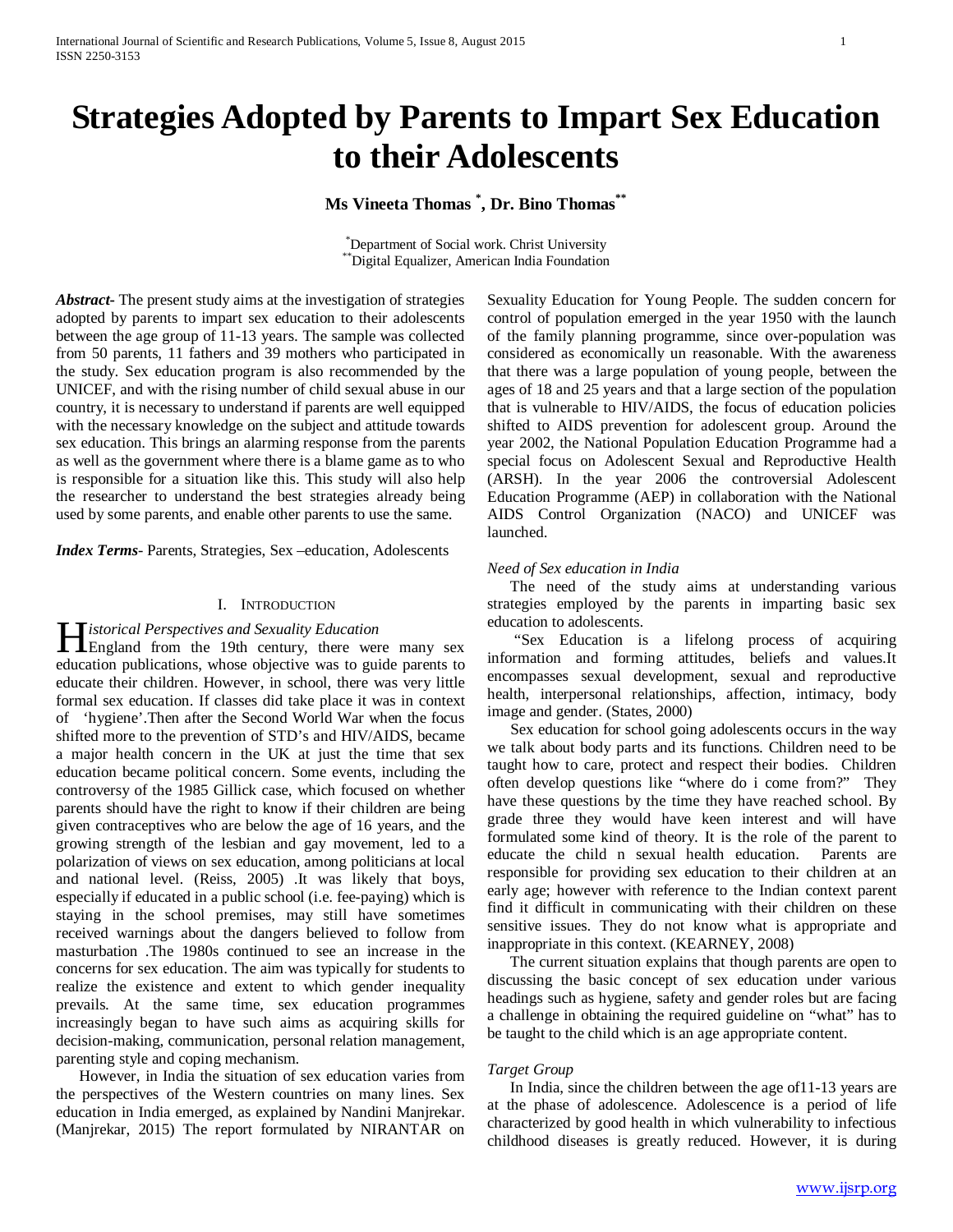adolescence that behavior patterns are formed, which largely impacts a person's adult health and longevity. As young people enter puberty, new health concerns arises which are related to their sexual and reproductive maturation, and the behaviors that follow. Responsible, mutually being respectful and caring behavior in adolescence promotes and enhances healthy relationships, and help to promote family formation and parenthood. Adolescents experience a great deal of anxiety due to the curiosity in their mind about their sexual development and other related misconceptions. Sex education will help students to develop positive perspective and attitude towards sex education. Adolescents have a lot of confusions and apprehensions related to sex education, when these queries can be answered with the help of scientific explanations. Adolescence does have myths about their organic development systems, bodily changes, hormonal effects and certain psychological impacts when they become anxious, stressful and pressurized.

#### II. METHODOLOGY

 This study was conducted in Kolkata, among the parents of adolescents between the age group of 11-13 years. The study concentrated at understanding the various strategies adopted by the parents (both father and mother) in imparting sex education to their adolescents, also the limitations faced by the parents in addressing the topic to the adolescent

# *Selection of the Respondents*

 The research design used to conduct this study is the Descriptive Research Design which is used to describe characteristics of a population or phenomenon being studied.

 According to Burns and Grove (Grove), Descriptive research "is designed to provide a picture of a situation as it naturally happens". It may be used to justify current practice and make judgment and also to develop theories. For the purpose of this study Descriptive research design was used to explicitly understand and explain the measures adopted by parents to impart sex- education to their adolescents.

 Sample in this study were parents from Kolkata, whose children were studying in Loreto Day school for girls and Birla High school for boys. The average age of the parents was 40 for the Mothers and 45years for the Fathers. The parents had their adolescent between the age group of 11-13 years. The sample was selected on the basis of the age group of the adolescents. Sample size was 50, 11 Male and 39 females. 22 had a Post graduate Degree, 26 with an Undergraduate degree and 2 of them with secondary education.

#### *Sources of Data*

 The data collected for the present study is from primary source essentially with the help of a semi-structured self constructed interview schedule, consisting of open ended and closed ended questions which were collected from parents of adolescents between the age group of 11-13 years across two schools in Kolkata. This is qualitative study as well as a quantitative study, which helped enhance the quality of my research. The methodology helped me get a clear perspective on my topic.

#### *Tools of Data Collection*

 Data for the study was collected with help of self constructed semi structured interview consisting of open ended questions and closed ended question which thereby was distributed among the chosen sample. In order to measure the attitude of parents towards sex- education, a standard tool was used.

# *Methods of Data Analysis*

 Data collected from the field was analyzed using Microsoft Excel where the frequency of the number of people answering each question was evaluated as well as cross tabulation charts were made where data was broken down into subsets for comparison, along with which, the average number of responses for each question was examined. Bar graphs were constructed as well as some of the responses were quoted in the analysis of the data.

# III. RESULTS AND FINDINGS

 The conclusion that which can drawn from the analysis and interpretation is that firstly parents show a positive attitude.. Coming to the major conclusion of the study with regards to the strategies adopted by parents towards imparting sex education to their adolescents, show that majority of the parents prefer using verbal medium of communication to their adolescent as compared to visual mediums, parents find it more approachable and less invasive. When we talk of verbal means of communication it includes a one on one discussion with the adolescent on the various aspects of sex education, which includes their physical and emotional development and changes. It includes aspects of hygiene and safety from any sort of physical or sexual abuse, the ability of the child to distinguish between the "good and bad touch" and identify member whom they can trust and share if they are being harassed in any form. Parents included both visual as well as verbal means to impart sex education, by visual medium it includes showing them videos, or pictures to help reach out to the child in a less invasive way. Parents also used both visual and verbal means and with the help of certain Television series, introduced or made way for conversations with their adolescent about the topic.It was observed that parents found it difficult to put together the right content in sex education for their children as discussed earlier, for every parent the understanding of sex education differs. For some parents safety of the adolescent in terms of protecting themselves from being sexually harassed or abused as well as such as bodily growth and developmental changes. Some parents included hygiene as a part of sex education, especially parents with female adolescents, who have attained their puberty and started their menstrual cycle. Some parents also include aspects such as being socially aware of their vulnerability and take caution at every step. Here there is an urgent need for a frame work for parents guiding them on what exactly should be imparted to their adolescent that is age appropriate and the information shared with them should not be burdening since majority on them.

 Mothers were found to be the major educators to their adolescents, though the fathers seem to be equally involved in the growth of the child, however since most of the fathers are employed they do not get the time to interact with their